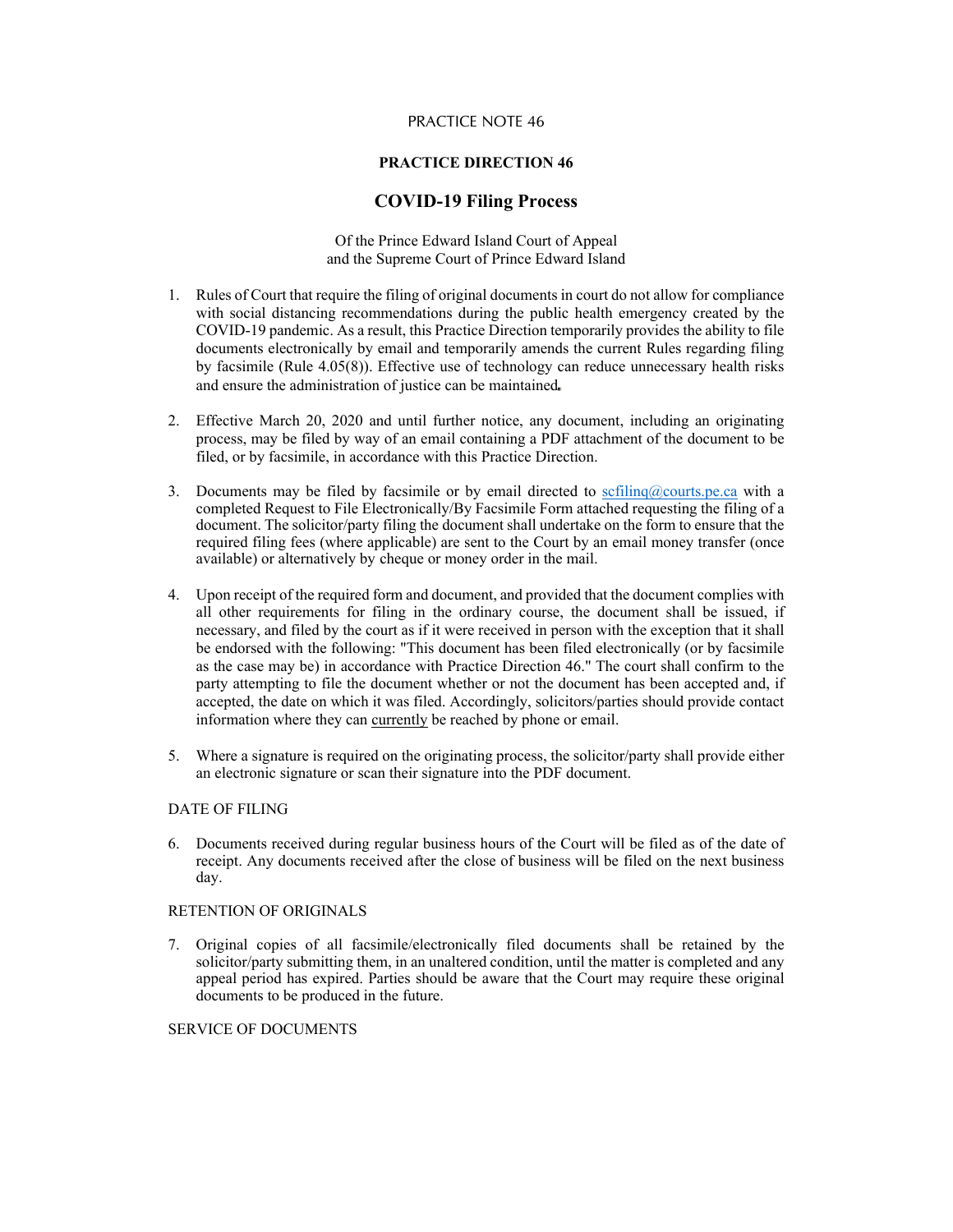# PRACTICE NOTE 46

8. Most service of documents rules require that the party being served receive an original court stamped document, For the duration of this Practice Direction, however, in the case of electronic and facsimile filing, only one copy of documents will be returned to the party filing the document and that party may serve a photocopy or printed copy of the filed document on the opposing party.

This Practice Direction comes into force on March 20, 2020.

Signed by: David H. Jenkins, Chief Justice of Prince Edward Island Tracey L. Clements, Chief Justice of the Supreme Court of Prince Edward Island